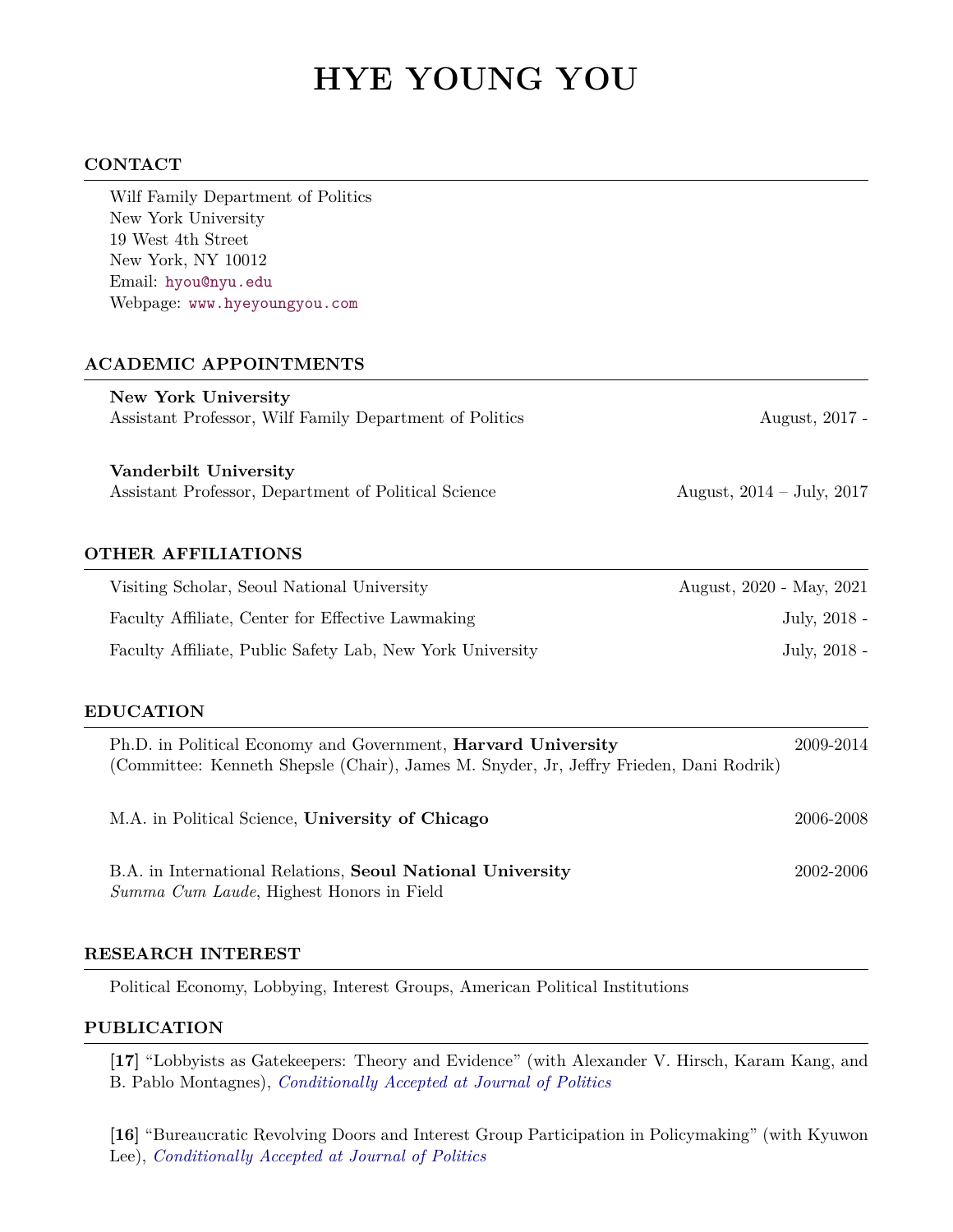*- Winner of the Founders Best Paper Award Honoring Bert Rockman in the Presidents and Executive Politics Section at the American Political Science Association, 2022*

**[15]** "How Are Politicians Informed? Witness Testimony and Information Provision in Congress" (with Pamela Ban and Ju Yeon Park), *American Political Science Review* (forthcoming)

**[14]** "Voters and Donors: The Unequal Political Consequences of Fracking" (with Michael W. Sances), *Journal of Politics* (forthcoming)

**[13]** 2021. "Women's Advancement in Politics: Evidence from Congressional Staff" (with Melinda N. Ritchie), *Journal of Politics* 83(2):421-438.

**[12]** 2021. "Trump and Trade: Protectionist Politics and Redistributive Policy" (with Melinda N. Ritchie), *Journal of Politics*, 83(2):800-805.

**[11]** 2020. "Foreign Agents Registration Act: A User's Guide," *Interest Groups & Advocacy*, 9:302-316.

**[10]** 2020. "Campaign Styles: Persistency in Campaign Resource Allocation" (with Scott Limbocker), *Electoral Studies*, 65 (June):102-140.

**[9]** 2020. "Exit Strategy: Career Concerns and Revolving Doors in Congress" (with Michael E. Shepherd) *American Political Science Review*, 114(1): 270-284.

**[8]** 2020. "Exploitative Revenues, Law Enforcement, and the Quality of Government Service" (with Rebecca Goldstein and Michael W. Sances), *Urban Affairs Review* 56(1): 5-31.

*- Media Coverage*: Washington Post Monkey Cage, The Atlantic

**[7]** 2019. "Active Firms and Active Shareholders: Corporate Political Activity and Shareholder Proposals" (with Geeyoung Min), *Journal of Legal Studies* 48(1): 81-116.

**[6]** 2019. "Presence and Influence in Lobbying: Evidence from Dodd-Frank Rulemaking" (with Pamela Ban), *Business and Politics* 21(2): 267-295.

*- Runner Up for the 2020 Baron Award for Best Article Published in Business and Politics in 2019*

**[5]** 2019. "Legislators as Lobbyists" (with Melinda N. Ritchie), *Legislative Studies Quarterly* 44(1): 65-95.

*- Winner of the Jewell-Loewenberg Award for the Best Article (2020) in the area of American Politics Published in Legislative Studies Quarterly in 2019*

**[4]** 2017. "Cities as Lobbyists" (with Rebecca Goldstein), *American Journal of Political Science* 61(4): 864-876.

*- Winner of the Deil S. Wright Award for the Best Paper in Federalism and Intergovernmental Relations Section at the American Political Science Association, 2016*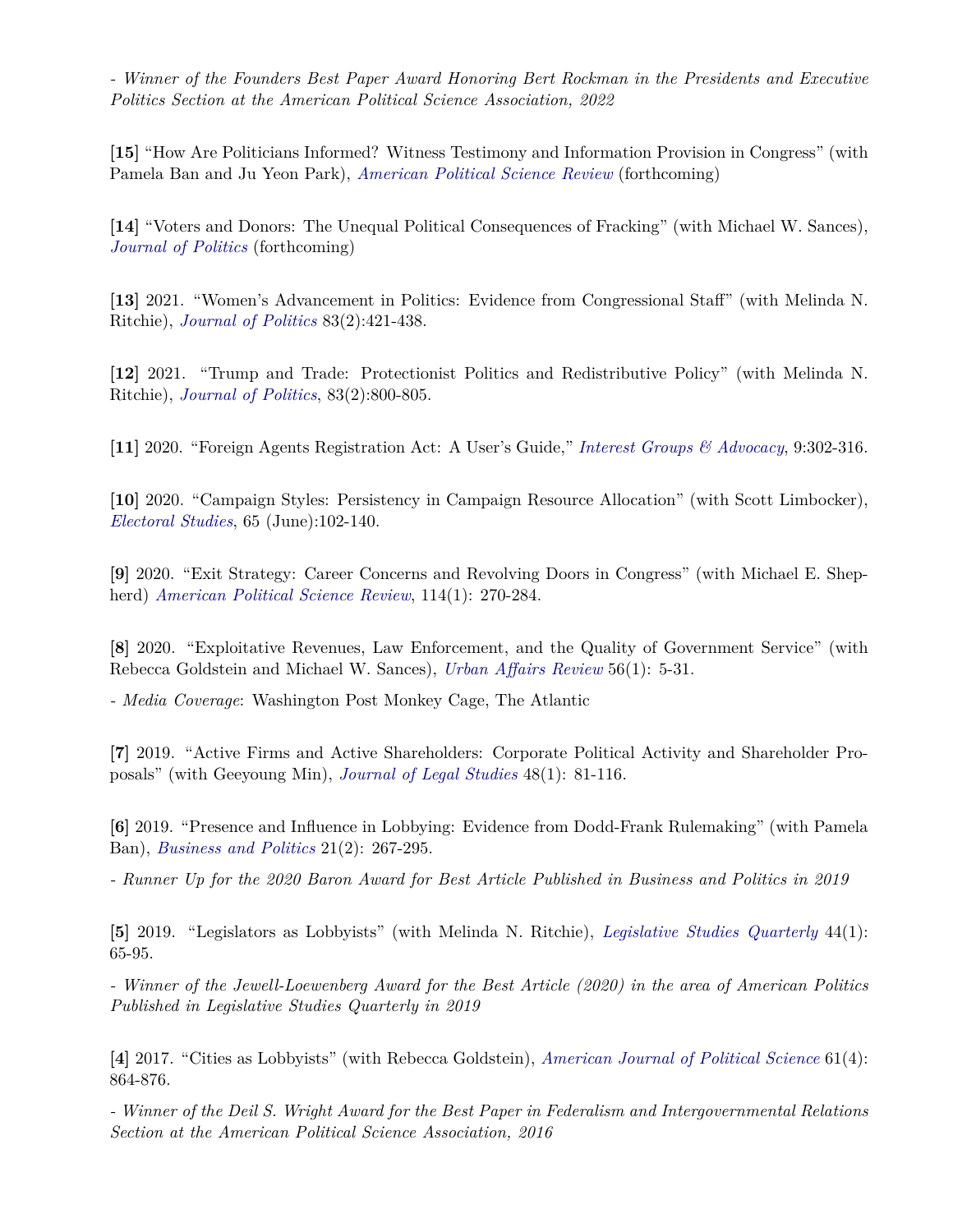**[3]** 2017. "Ex Post Lobbying," *Journal of Politics* 79(4): 1162-1176.

**[2]** 2017. "Who Pays for Government? Descriptive Representation and Exploitative Revenue Sources" (with Michael W. Sances), *Journal of Politics* 79(3): 1090-1094.

*- Media Coverage*: Vox.com, Mother Johns, The Economist, CBS, Atlanta Black Star

**[1]** 2015. "Organizations and the Democratic Representation of Interests: What Does It Mean When Those Organizations Have No Members?" (with Kay Schlozman, Philip Jones, Traci Burch, Sidney Verba, and Henry Brady), *Perspectives on Politics* 13(4): 1017-1029.

## **BOOK REVIEW**

[2] 2022. Review of *Labor in the Age of Finance: Pensions, Politics, and Corporations from Deindustrialization to Dodd-Frank* by Sanford M. Jacoby, *Perspectives on Politics* (forthcoming).

[1] 2020. Review of *Bending the Rules: Procedural Politiking in the Bureaucracy* by Rachel Augustine Potter, *American Review of Public Administration* 50(2): 220-222.

## **WORKING PAPERS**

[1] "Dynamic Lobbying: How to Persuade Congress" (R&R at Economics & Politics)

[2] "Political Geography and Firms Strategies: How Electoral Competition Influences Local Job Creation" (with James Bisbee) *(R&R at Journal of Politics)*

[3] "Money and Cooperative Federalism: Evidence from EPA Civil Litigations" (with Juan Pablo González)

#### **WORK IN PROGRESS**

"Foreign Lobbying in the US" (Book Project)

"Invitation to Congress: Congressional Hearings, Witness Testimonies, and Strategic Communication" with Pamela Ban and Ju Yeon Park (Book Project)

"Fiscal Crisis and Gender Pay Gap in Bureaucracy" (with Kyuwon Lee and Elisa Wirsching)

# **AWARDS AND FELLOWSHIPS**

2022. Golden Dozen Teaching Award, College of Arts & Science, New York University

2022. New Perspectives in Studies of American Governance (\$13,000)

2020. Jewell-Loewenberg Award for the Best Article in the area of American Politics Published in Legislative Studies Quarterly in 2019

2020. Social Data Research Fellowship, Social Science Research Council (\$42,128)

2020-2021. Collegium de Lyon - Lyon Institute for Advanced Study (IAS) (declined)

2019. University Research Challenge Fund, New York University (\$14,000)

2018. New York University's Junior Nominee for the 2019 Carnegie Fellowship

2018. Center for Effective Lawmaking Small Grant Competition (\$2,000)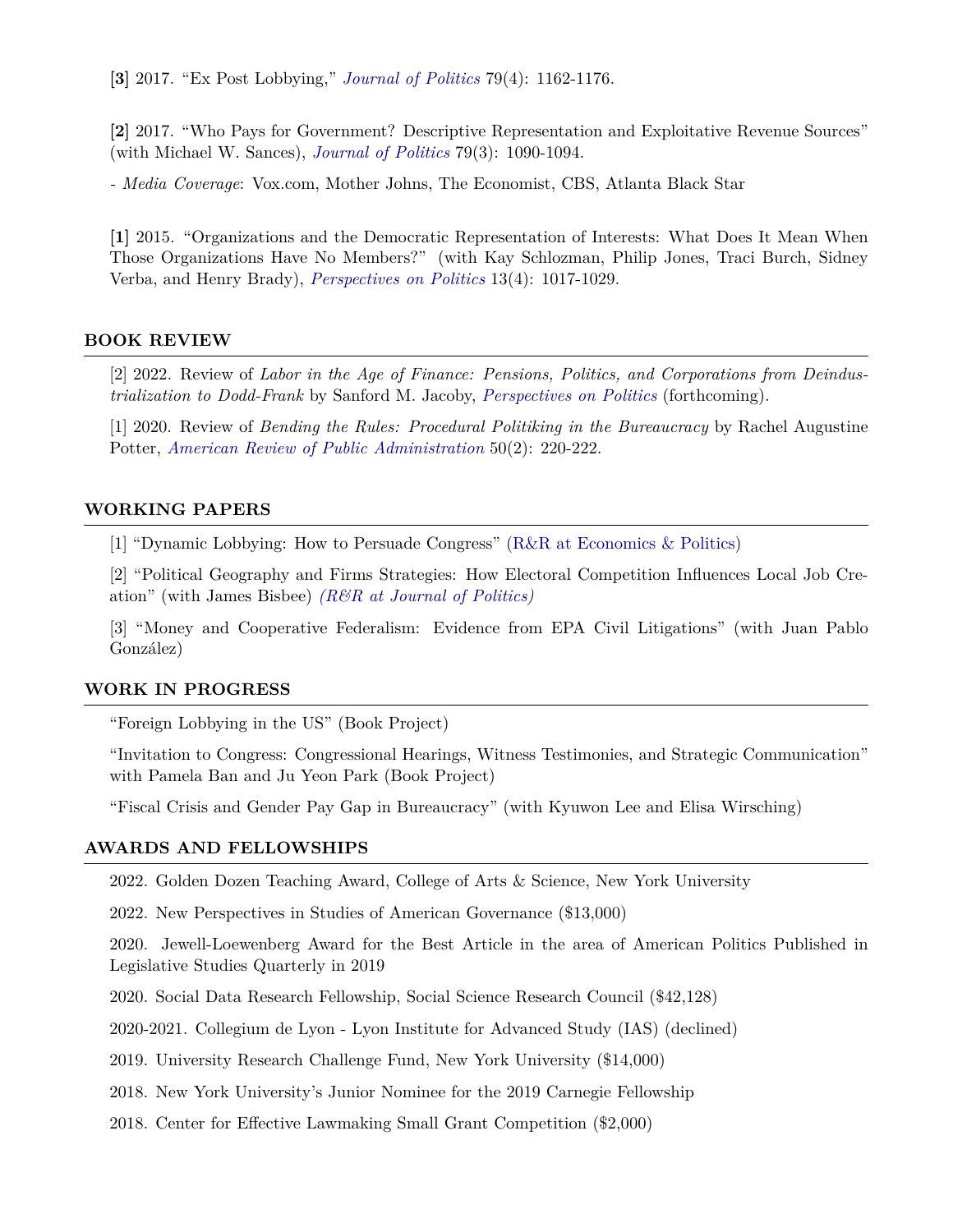2017. CSDP Fellowship for 2017-2018, Center for the Study of Democratic Politics, Princeton University (declined)

2016. Deil S. Wright Award for the Best Paper in Federalism and Intergovernmental Relations at the American Political Science Association Meeting

2013. Harvard University. Taubman Center Research Awards

2013. Harvard University. Certificate of Distinction in Teaching

2012. Harvard University. Certificate of Distinction in Teaching

2011. Harvard University. Presidential Instructional Technology Fellow

2010. Harvard University. Doctoral Fellow in Multidisciplinary Program in Inequality & Social Policy

2010. Empirical Implications of Theoretical Model (EITM) Summer Research Grant

2009 - 2014. Harvard University. Graduate School of Arts and Sciences Scholarship

2008. University of Chicago. Conference Travel Grant. Program on Political Institutions

2006-2011. Korea Foundation for Advanced Studies. Doctoral Study Abroad Scholarship

2006. Seoul National University. Alumni Leadership Award

2004-2005. Korea Foundation for Advanced Studies. College Student Scholarship

2004. Ministry of Education and Human Resources Development, South Korea. Second Prize in the 29th Student Research Paper Competition

2003-2005. Seoul National University. Merit Based Scholarship for Six Semesters

2003. Ministry of Education and Human Resources Development, South Korea. First Prize in the 28th Student Research Paper Competition

## **TEACHING**

## **New York University**

Money and Politics (Undergraduate) International Political Economy (U) Introduction to Research Methods in Politics (U) Political Economy of Special Interests (Graduate)

## **Vanderbilt University**

International Political Economy (U, G) Political Economy of Special Interests (U, G) Political Institutions and Economic Policy (U) Statistics III: Causal Inference (G) Mathematics for Political Science (G)

## **CONFERENCE PRESENTATIONS**

American Political Science Association: 2013 - 2022 Midwest Political Science Association: 2008, 2014, 2015, 2016, 2017 European Political Science Association: 2015, 2016, 2017, 2018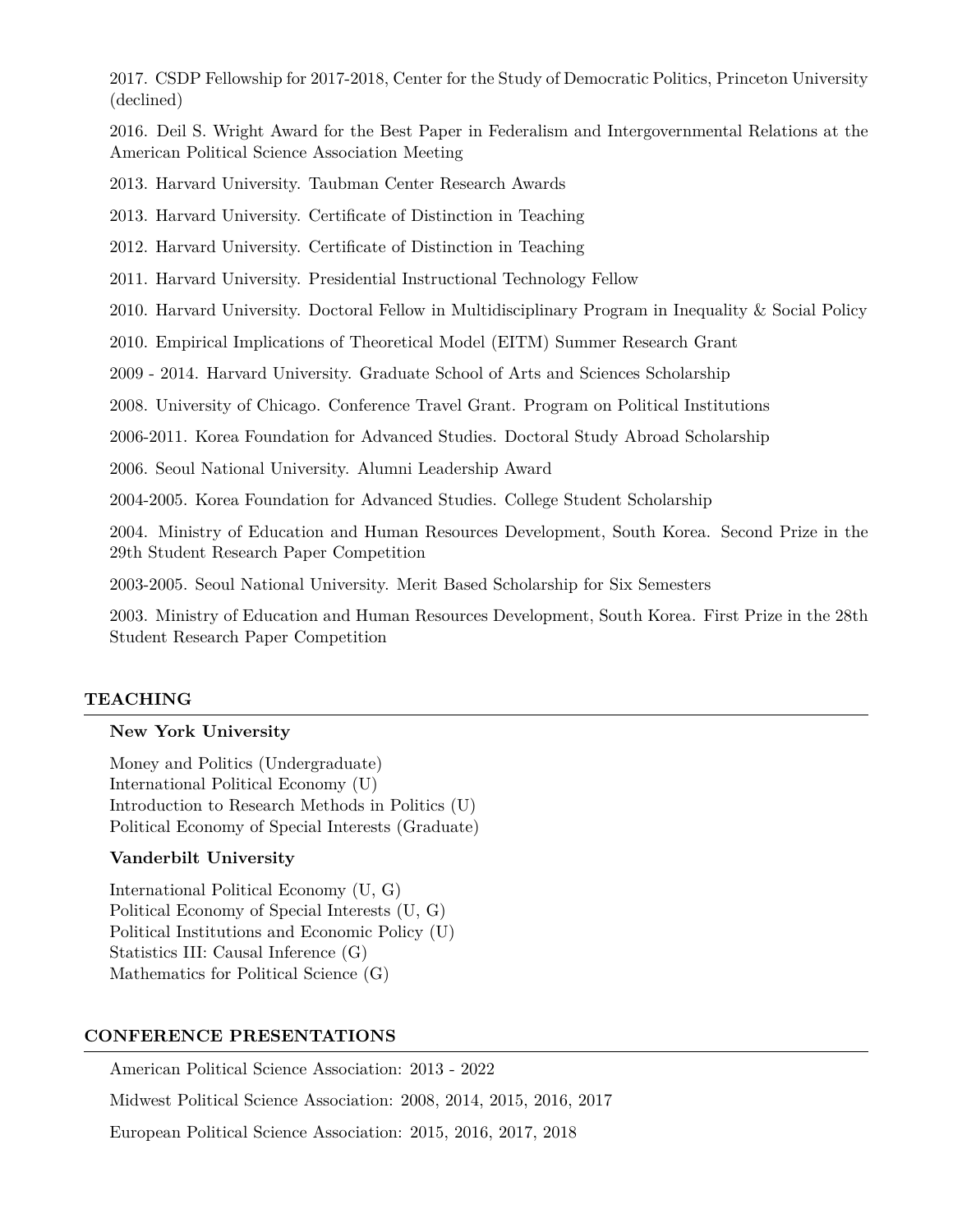International Political Economy Society: 2014, 2015, 2016

Southern Political Science Association: 2009, 2016

Asian Political Methodology Meeting: 2018, 2019

# **INVITED TALKS**

**2022-2023.** University of Wisconsin-Madison (The Emerging Study of State Politics & Policymaking), Ivey School of Business at the University of Western Ontario (Business, Economics, and Public Policy Research Group), Ohio State University (Department of Political Science), Political Institutions and Economic Policy (PIEP) Conference at Harvard University

**2021-2022.** Yale University (American Politics and Public Policy Workshop), University of Pittsburgh (Center for the Study of American Politics and Society), University of Essex (Government Department Speaker Series), Seoul National University (Special Symposium), Online Workshop on Interest Group Influence, University of California, Irvine (American Politics Speaker Series), University of Paris Daughine (Chair of Governance and Regulation), NYU Abu Dhabi Political Science Seminar Series, Harris School of Public Policy at University of Chicago (Political Economy Workshop), University of Pennsylvania (American Politics Workshop), Copenhagen Business School (Mini-Conference on Money in Democratic Politics, Keynote Speaker), University of Copenhagen, The 2022 Petralia Workshop

**2020-2021.** University of Gothenburg (Quality of Government Institute), Liman Colloquium at Yale Law School (Using Money as Punishment: Five Years After Ferguson), Korea University (Department of Political Science), Data-Driven and Experimental Evidence for Policy (DEEP) Research Group at Seoul National University, University of Oxford (Politics Colloquium), Kyunghee University (Department of Economics), University of Rochester (Riker Seminar Series), Quebec Political Economics Webinar Series, Korea Advanced Institute of Science and Technology, Institute for Advanced Study in Toulouse (Conference in Political Science and Political Economy)

**2019-2020.** University of North Carolina Chapel Hill (American Politics Research Group), Princeton University (American Politics Colloquium), UCSD (American Politics Speaker Series), CSDP Workshop on Money in Politics, Polarization, and Policy Outcomes at Princeton University, Seoul National University, Myongji University, Institute for Human Studies, Oslo Workshop on Political Economy and Bureaucracy

**2018-2019.** University of California, Berkeley (American Politics Workshop), Brigham Young University (American Politics Workshop), Colloquium on Law, Economics and Politics at NYU Law School, LSE-Warwick Political Economy Seminar, Yale MacMillan International Relations Seminar Series, Interest Group Lobbying, Markets, and Public Policy Conference at Duke Law School, Political Institutions and Political Economy (PIPE) Conference at the University of Southern California, Emory Political Economy Seminar, Center for the Study of American Politics (CSAP) Conference at Yale University, Rotterdam Political Economy Workshop

**2017-2018.** Columbia University (American Politics Workshop), Policing, Inequality and Law Colloquium at New York University School of Law, Korea University (Inequality and Democracy Seminar), Washington University in St. Louis (Political Science Department Seminar), University of Rochester (American Politics Workshop), Kellogg School of Management, Northwestern University (Political Economy Seminar), Annual Emory Asheville Conference, University of California, Riverside (Political Economy Workshop), Conference on Effective Lawmaking at Vanderbilt University

**2016-2017.** Columbia University (Political Economy Seminar), Harvard University (Positive Political Economy Seminar), University of Malaga (Seminar on Theoretical Economics), The Carlos III-Juan March Institute (Permanent Seminar Series), Political Institutions and Economic Policy (PIEP) Conference at Ostrom Workshop at Indiana University - Bloomington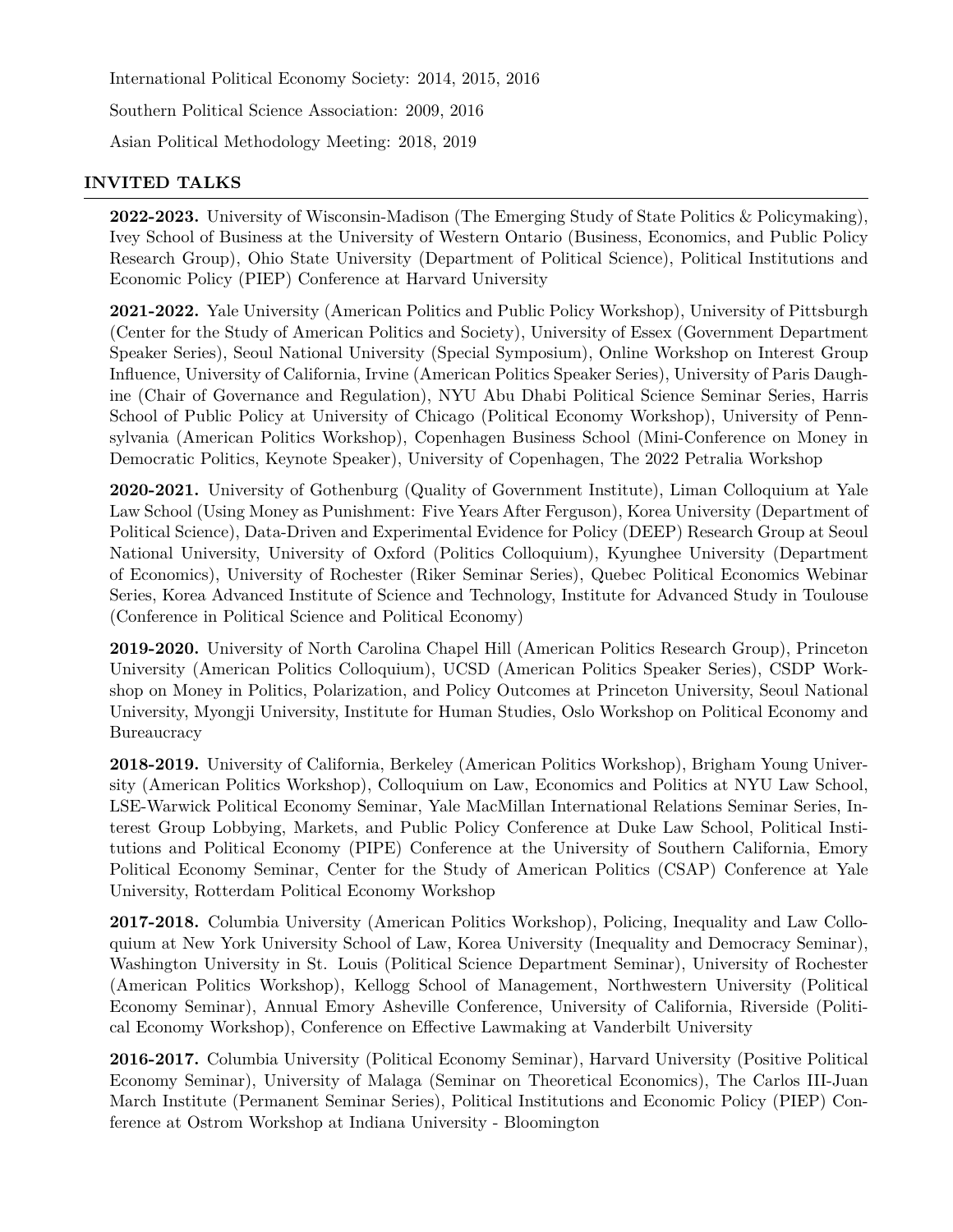## **SERVICE**

#### **Disciplinary Service**

**Referee**: *American Journal of Political Science, American Political Science Review, British Journal of Political Science, Economics & Politics, European Journal of Political Economy, Foreign Policy Analysis, International Organization, Journal of East Asian Studies, Journal of Law, Economics, and Organization, Journal of Politics, Journal of Public Policy, Journal of Theoretical Politics, Legislative Studies Quarterly, PLOS ONE, Political Research Quarterly, Political Science Research and Methods, Public Choice, Quarterly Journal of Political Science, Research and Politics, Urban Affairs Review, World Politics*

**Discussant**: Wallis Institute Annual Political Economy Conference at Rochester University (2015), Columbia Political Economy Conference (2017, 2019), NYU-CESS Conference (2018, 2019, 2020), Local Political Economy Conference (2018, 2019), Political Institutions and Economic Policy (PIEP) Conference at Harvard University (2018), CSDP Workshop on Candidates and Competition in American Elections at Princeton University (2019), CSDP Workshop on Lobbying and Institutional Performance at Princeton University (2019), 10th NYU-LSE Conference (2019), Japanese Politics Online Seminar Series (2020), American Political Economy Research Conference (2021), Frontiers on Money in Politics Conference (2021), Princeton/CSDP Housing Politics and Policy Conference (2022), Copenhagen Business School Conference on Money in Democratic Politics (2022)

Editorial Board Member, *Journal of Politics*, 2019 - 2020

Executive Council, Political Organizations and Parties Section, APSA, 2020 - 2022

Virginia Gray Book Award Committee, State Politics and Policy Section, APSA, 2022

Jack Walker Award Committee, Political Organizations and Parties Section, APSA, 2020, 2022

Emerging Scholar Committee, Political Organizations and Parties Section, APSA, 2021

Jewell-Lowenberg Award Committee, Legislative Studies Section, APSA, 2021

Poster Selection Committee for the 38th Annual Meeting of the Political Methodology Society, 2021

Executive Council, Political Economy Section, APSA, 2018 - 2020

Newsletter Committee, Political Economy Section, APSA, 2019 - 2020

Co-Convener, Northeast Workshop in Empirical Political Science (NEWEPS), August, 2017 -

Co-Organizer, Conference on Frontiers on Money in Politics, 2020, 2021, 2022

Organizer, Section on Interest Groups, Southern Political Science Association Meeting, 2020

Organizer, Inaugural Local Political Economy Conference, Vanderbilt University, 2017

#### **Department & University Service**

## **New York University**

Social Sciences Selection Committee, Dean's Undergraduate Research Fund, 2017, 2018, 2019, 2020

Co-organizer, Political Economy Seminar Series, Politics Department, Fall 2018, Fall 2019 (with Catherine Hafer)

Co-organizer, American Politics Seminar Series, Politics Department, Spring 2019 (with Julia Payson)